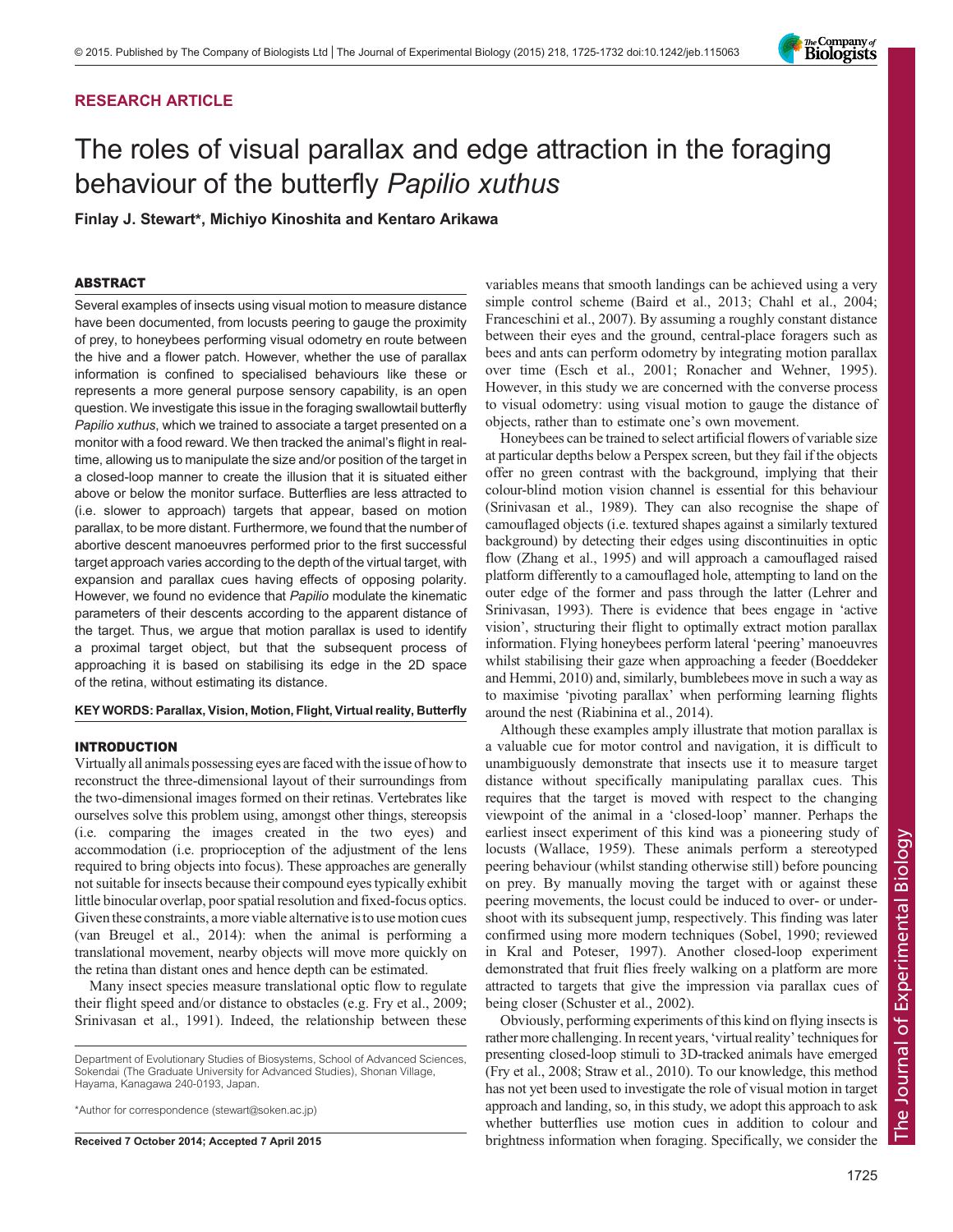<span id="page-1-0"></span>

| <b>List of abbreviations</b> |                                                                                                    |
|------------------------------|----------------------------------------------------------------------------------------------------|
| d                            | virtual target depth                                                                               |
| EO                           | expansion only                                                                                     |
| <b>FP</b>                    | expansion plus parallax                                                                            |
| P <sub>O</sub>               | parallax only                                                                                      |
| S                            | static (control)                                                                                   |
| $X -$                        | negative apparent depth, i.e. a virtual target above the<br>surface (where x is one of EO, PO, EP) |
| $x+$                         | positive apparent depth, i.e. a virtual target below the<br>surface                                |

Japanese yellow swallowtail Papilio xuthus, an animal noted for its elaborate retinal organisation [\(Arikawa, 2003](#page-7-0)). We train the butterflies to associate food reward with coloured disks; this paradigm was used a century ago to demonstrate colour vision in bees [\(von Frisch, 1914\)](#page-7-0), but has been employed more recently to investigate phenomena such as colour constancy, colour contrast and polarisation discrimination in Papilio (reviewed in [Kinoshita and Arikawa, 2014](#page-7-0)). Of particular relevance to the current study is the finding that intensity contrast is required for landing. Papilio can detect and approach, but not land on, coloured targets that offer only chromatic contrast with their equiluminant grey backgrounds ([Koshitaka et al., 2011](#page-7-0)). This suggests that foraging behaviour is composed of several somewhat distinct processes that utilise different types of visual information, with visual edges playing a crucial role in the final stages of target approach.

We adapt the classical paradigm by using targets displayed on a monitor rather than paper ones. By tracking the animals' flight in real time, we manipulate the stimulus to generate motion cues corresponding to a virtual target at some position other than the monitor surface. A benefit of this approach is that it allows us to independently control different aspects of the motion stimulus, namely expansion and parallax. Three particular questions we address are whether the apparent distance of targets affects (1) their attractiveness, (2) the spatio-temporal structure of the descents the butterfly makes towards them, and (3) their likelihood of eliciting successful versus abortive approaches.

# RESULTS

Animals were trained for 5 days to feed from a blue circle displayed in the centre of a monitor placed on the floor of the experimental cage, before being tested on an unrewarded target (Fig. 1A). We define three closed-loop conditions: 'expansion only' (EO), where the target remains in the centre of the monitor but changes its diameter to give the impression from the butterfly's viewpoint of a constant-size object either above or below the monitor; parallax only (PO), where the target's size on the monitor is constant but its position changes to create the illusion of depth; and the more realistic 'expansion+parallax' (EP), where both manipulations occur in tandem (Fig. 1B,C; [supplementary material Movie 1\)](http://jeb.biologists.org/lookup/suppl/doi:10.1242/jeb.115063/-/DC1). Additionally, we define the open-loop control condition 'static' (S) where the target is fixed, as in the training sessions. [Fig. 2](#page-2-0) shows a sample flight trajectory recorded in the S condition.

The closed-loop manipulation of the target's appearance has no obvious disruptive effect on gross flight behaviour; repeatedmeasures ANOVAs detect neither significant effects of closed-loop condition (i.e. S, EO, PO or EP) nor of the target's apparent depth on either mean horizontal flight speed (condition:  $P=0.64$ , d.f.=3,123; depth:  $P=0.28$ , d.f.=1,41; [supplementary material Fig. S1A](http://jeb.biologists.org/lookup/suppl/doi:10.1242/jeb.115063/-/DC1)) or median altitude (condition:  $P=0.45$ , d.f.=3,123; depth:  $P=0.37$ , d.f.=1,41; [supplementary material Fig. S1C](http://jeb.biologists.org/lookup/suppl/doi:10.1242/jeb.115063/-/DC1)). There are, however, pronounced differences between individuals in terms of these



Fig. 1. Experimental set-up. (A) Schematic diagram of the experimental arena. (B,C) Illustration of the closed-loop stimuli generated for a virtual target above (B) or below (C) the monitor. Colours denote the closed-loop condition; the actual target is always blue. The expansion-plus-parallax (EP) stimulus is the projection of the virtual target to the monitor surface with respect to the butterfly's position; the expansion-only (EO) and parallax-only (PO) stimuli hold the position and size of the target on the monitor constant, respectively.

metrics (main effect of individual on flight speed:  $P<0.0001$ ; altitude: P<0.0001; d.f.=41,531).

# Attraction to apparently closer objects

The animals tended to fly near the ceiling of the cage when no target was displayed on the monitor. In six 30 s control tests (in different individuals) with a blank screen, only one instance of flight below 15 cm altitude was recorded (median minimum altitude: 29.8 cm, [supplementary material Fig. S2](http://jeb.biologists.org/lookup/suppl/doi:10.1242/jeb.115063/-/DC1)). Therefore, we consider descents to below 15 cm to represent attempts to approach the target. To quantify the attractiveness of the stimulus, we measured the time between its onset and the animal's first foray below this altitude [\(Fig. 3](#page-2-0)A). A significant main effect of apparent depth exists  $(P=0.0029, d.f.=1,41)$ , such that 'closer' targets are approached sooner. This analysis includes the S condition (apparent depth=0 cm), but a similar result is obtained if we consider only those cases where the appearance of the target is manipulated  $(P=0.0064, d.f.=1,41)$ . Continuing to exclude S, neither a main effect of closed-loop condition  $(P=0.71, d.f.=2,82)$  nor an interaction between closed-loop condition and apparent depth  $(P=0.38, d.f.=2.82)$  was found. However, performing separate ANOVAs for each closed-loop condition revealed significant relationships between apparent depth and time to approach in those involving parallax manipulation (PO:  $P=0.026$ ; EP:  $P=0.025$ ; d.f.=2,82), but not in EO ( $P=0.56$ ).

To confirm that this effect could be attributed to the motion of the target from the butterfly's perspective, we repeated the experiment using a 'yoked-loop' set-up, where the animal was played a recording of the stimulus generated by a previous individual's closed-loop flight, i.e. a target whose size and/or position fluctuates with no relation to the current animal's behaviour. No main effect of 'apparent depth' (of course, the illusion was then broken) and time to approach existed ( $P=0.27$ , d.f.=1,22; [Fig. 3B](#page-2-0)). More importantly, analysing both data sets together (excluding the S condition)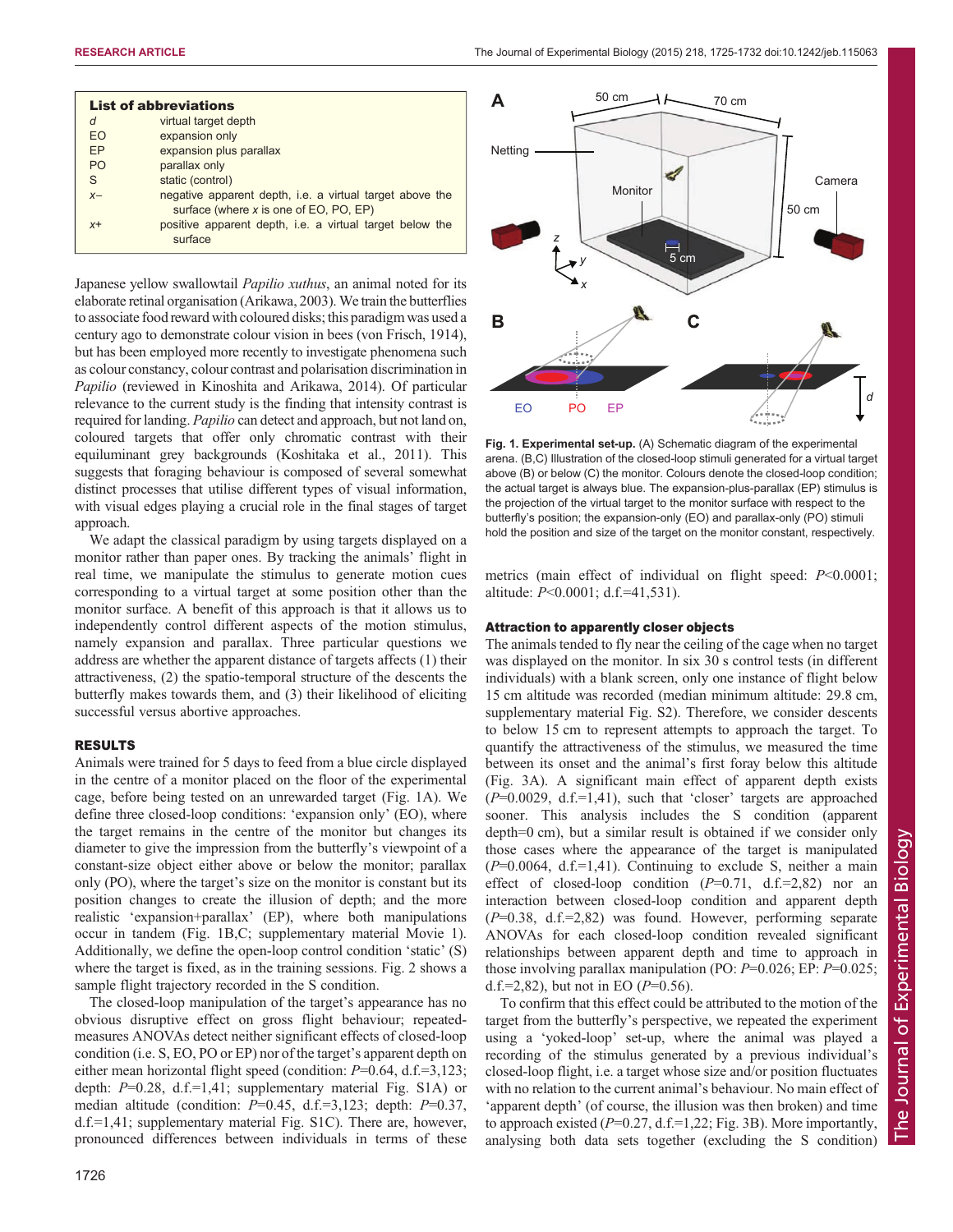<span id="page-2-0"></span>

Fig. 2. Sample flight trajectory of a Papilio xuthus butterfly. (A) 3D view of 7 s of flight in the experimental arena, from the static control (S) condition. Data is smoothed (Gaussian average, s.d.=30 ms) and plotted at 20 ms intervals; colour spectrum indicates sequence (starting with red). Axes show measurements in cm. (B) Altitude plotted against time. Black dotted line shows the 15 cm threshold for identifying approaches; the time to approach is 1.3 s in this instance. Grey dotted lines are the thresholds for classifying descents. The first two descents (starting at  $t \approx 1$ , 3.5) fail to reach the 3 cm level (minima of 4.3 and 3.1 cm respectively), so are deemed abortive; the third manoeuvre ( $t \approx 6$ ), ending with a landing, is identified as the first descent for analysis.

revealed a significant interaction between paradigm (i.e. closedversus yoked-loop) and apparent depth  $(P=0.013, d.f.=1,774)$ .

To establish that flight behaviour was broadly similar between paradigms, we measured flight speed and altitude in the yoked-loop conditions, as we did previously for closed-loop conditions [\(supplementary material Fig. S1B,D\)](http://jeb.biologists.org/lookup/suppl/doi:10.1242/jeb.115063/-/DC1). Because these experiments were performed on different individuals, and results from one individual in different trials cannot be considered statistically independent, we calculated means for each animal across all 12 EO, PO and EP trials. There was no difference in mean horizontal flight speed ( $P=0.54$ , d.f.=63, Mann–Whitney U-test), but a significantly higher median altitude was observed in the yoked-loop paradigm  $(P=0.039)$ , which probably reflects the lower overall attractiveness of the yoked-loop targets (Fig. 3). The S condition was ostensibly identical in both paradigms, yet we observed a significant difference in time to approach  $(P=0.0007, d.f.=63, Mann-Whitney U-test)$ . In addition to the aforementioned large individual differences, this may be caused by the differing experience of the previous trials in the session. The possibility of such a learning effect is a troublesome



Fig. 3. Time taken to approach the target in the experimental arena by Papilio xuthus butterflies. (A) The y-axis shows the time from stimulus onset to the animal first reaching an altitude <15 cm, in the three closed loop conditions, plus the static control (depth=0). (B) Equivalent data for individuals in the yoked-loop paradigm, i.e. being played back stimuli generated by the individuals in A. Dashed lines are linear regressions; error bars are ±1 s.e. EO, expansion only; PO, parallax only; EP, expansion and parallax; S, static control.

confounding factor that must be borne in mind when interpreting our results. However, as the order of trials within a session was randomised, it should introduce no systematic bias.

# Descent kinematics and apparent distance

One might expect the animals to modulate the speed and/or steepness of their approach according to the perceived distance of the target, such that objects apparently further below the monitor would elicit more violent contacts with the surface. To assess whether this is the case, we identified the first descent in each trial that reached an altitude of less than 3 cm (Fig. 2B). This rather strict criterion was employed to exclude abortive approaches (or 'flybys'; [van Breugel and Dickinson, 2012](#page-7-0)) from our analysis. For each of these initial descents we measured the instantaneous downward velocity at 5 cm altitude; the downward velocity over the altitude interval 25 to 5 cm; the altitude of the animal at the temporal midpoint of this spatial range, to characterise deceleration; and the total horizontal trajectory length over that vertical interval, to characterise steepness ([Fig. 4\)](#page-3-0). Neither any main effects of apparent depth, nor any interactions between condition and apparent depth, were found for any of these metrics ([supplementary material](http://jeb.biologists.org/lookup/suppl/doi:10.1242/jeb.115063/-/DC1) [Table S1\)](http://jeb.biologists.org/lookup/suppl/doi:10.1242/jeb.115063/-/DC1).

# Frequency of abortive approaches

As Fig. 2B illustrates, not all descents resulted in successful landings. [Fig. 5](#page-3-0)A shows the number of forays the animal made below 15 cm altitude prior to its first successful descent (i.e. reaching an altitude of less than 3 cm). A significant interaction between apparent depth and closed-loop condition was found  $(P=0.034, d.f.=2.82)$ . As there was little difference in elicited behaviour between virtual targets 4, 8 or 12 cm below the surface, [Fig. 5C](#page-3-0) pools the data according to the polarity of the apparent depth. In the EO condition, virtual targets above the surface (EO−) elicited significantly fewer abortive approaches than those below it  $(EO+)$   $(P=0.014, d.f.=42, Wilcoxon signed-rank test)$ , while the opposite pattern was observed in PO  $(P=0.0090)$ . When both cues are present (EP), no significant difference was found  $(P=0.18)$ . Furthermore, the number of abortive approaches in both EO− and PO+ was significantly lower than in S  $(P=0.018, 0.0086,$ respectively). This phenomenon was never observed in the yoked-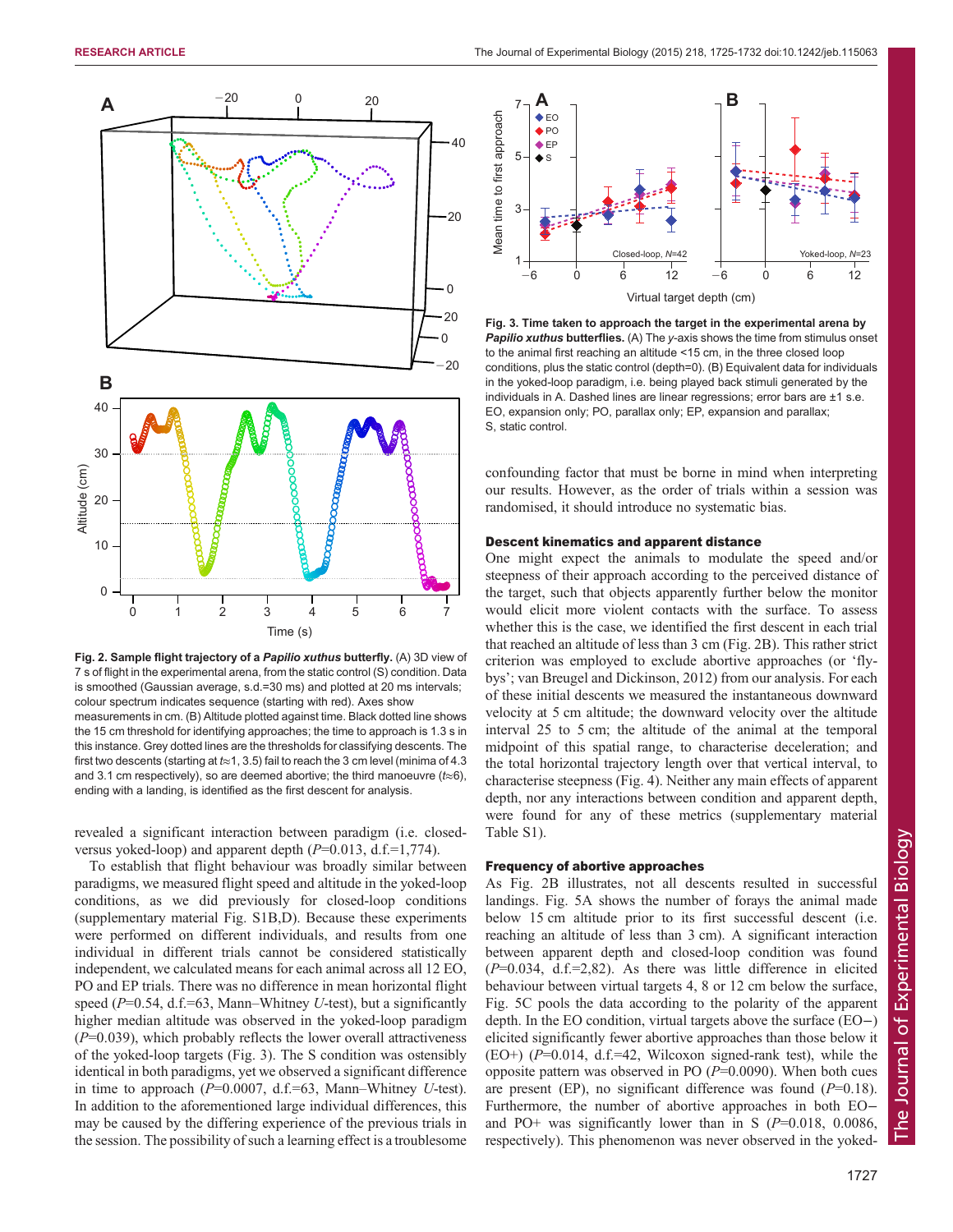<span id="page-3-0"></span>

Fig. 4. Descent kinematics of Papilio xuthus butterflies in closed-loop conditions. In each trial, the first descent from >30 to <3 cm is identified and the following metrics are calculated: (A) Instantaneous downward velocity at 5 cm altitude. (B) Downward velocity averaged over the spatial interval 25 to 5 cm altitude. (C) Altitude of the animal at the temporal midpoint of its trajectory between 25 and 5 cm altitude; lower values mean greater deceleration, i.e. gentler landings. (D) Total horizontal trajectory length over the same vertical interval. Dashed lines show linear regressions; P-values are for main effects of virtual depth on the metric in question (repeated-measures ANOVA, d.f.=1,41); error bars are ±1 s.e.; n=42. See [supplementary material Table S1](http://jeb.biologists.org/lookup/suppl/doi:10.1242/jeb.115063/-/DC1) for full statistical results.

loop paradigm (Fig. 5B,D; S versus PO+:  $P=0.11$ , d.f.=23), indicating that successful approaches are not facilitated by dynamic stimuli per se, although certain types of yoked-loop stimulus motion may hinder them: PO− elicited significantly more abortive approaches than PO+  $(P=0.015, d.f.=23)$ . Unlike the time to approach data, these results may therefore be attributed, at least partially, to the general nature of the target's movement rather than the illusion created from the animal's perspective by the closed-loop system.

Returning to the closed-loop paradigm, the absence of a significant difference in number of abortive approaches between EP− and EP+ suggests that the opposing effects of expansion and parallax may combine additively and thus cancel each other out. To further explore this possibility, we performed a separate experiment using 'chimeric' stimuli: E−P+, where the target gives expansion cues as though it were situated 4 cm above the monitor, but parallax cues as though it were 12 cm below; and E+P−, the converse case (Fig. 5E). The former target required significantly fewer attempts than the static control to approach successfully  $(P=0.024, d.f.=54,$ Wilcoxon signed-rank test), while the latter required more  $(P=0.00085, Fig. 5F).$ 

# Edge attraction

Although it is known that Papilio require intensity contrast to land on targets [\(Koshitaka et al., 2011\)](#page-7-0) and in the present study, we observe that they frequently land close to and extend their proboscis towards the perimeter rather than the centre of the target, it has not



Fig. 5. Abortive approaches made towards target by Papilio xuthus butterflies. (A,B) The mean number of times the butterfly descends below 15 cm altitude prior to making its first successful approach. Dashed lines are linear regressions. (C,D) The same data as in A,B, but pooled according to whether the virtual target is above (-) or below (+) the monitor surface. Asterisks within bars denote differences from the S condition, while those over horizontal lines show comparisons between polarities of the same closed-loop condition. (E) Chimeric stimuli: E−P+ is a target that gives expansion cues as though it were at a depth of −4 cm, but parallax cues corresponding to a depth of 12 cm; E+P− is the converse. (F) Abortive approaches in the chimeric conditions, N=54. \*P<0.05, \*\*P<0.01, \*\*\*P<0.001; all values calculated using Wilcoxon signed-rank test.

yet been established that they 'aim for' visual edges when landing. To confirm that this is the case, we presented trained individuals with a static asymmetrically blurred target ([supplementary material](http://jeb.biologists.org/lookup/suppl/doi:10.1242/jeb.115063/-/DC1) [Fig. S3\)](http://jeb.biologists.org/lookup/suppl/doi:10.1242/jeb.115063/-/DC1). Landings were significantly biased towards the side with the steeper intensity gradient (Wilcoxon signed-rank test,  $P=0.021$ , d.f.= $38$ ).

[Fig. 6](#page-4-0) offers a dynamic systems analysis of approaches under various conditions, in terms of the elevation of the nearest edge of the target from the animal's viewpoint and the instantaneous gradient of its descent [\(Fig. 6](#page-4-0)A). Successful trajectories in the S condition include many segments where both parameters are rather well matched at around 60 deg ([Fig. 6B](#page-4-0)). Note that, in general, as the animal's altitude decreases, the retinal position of the target edge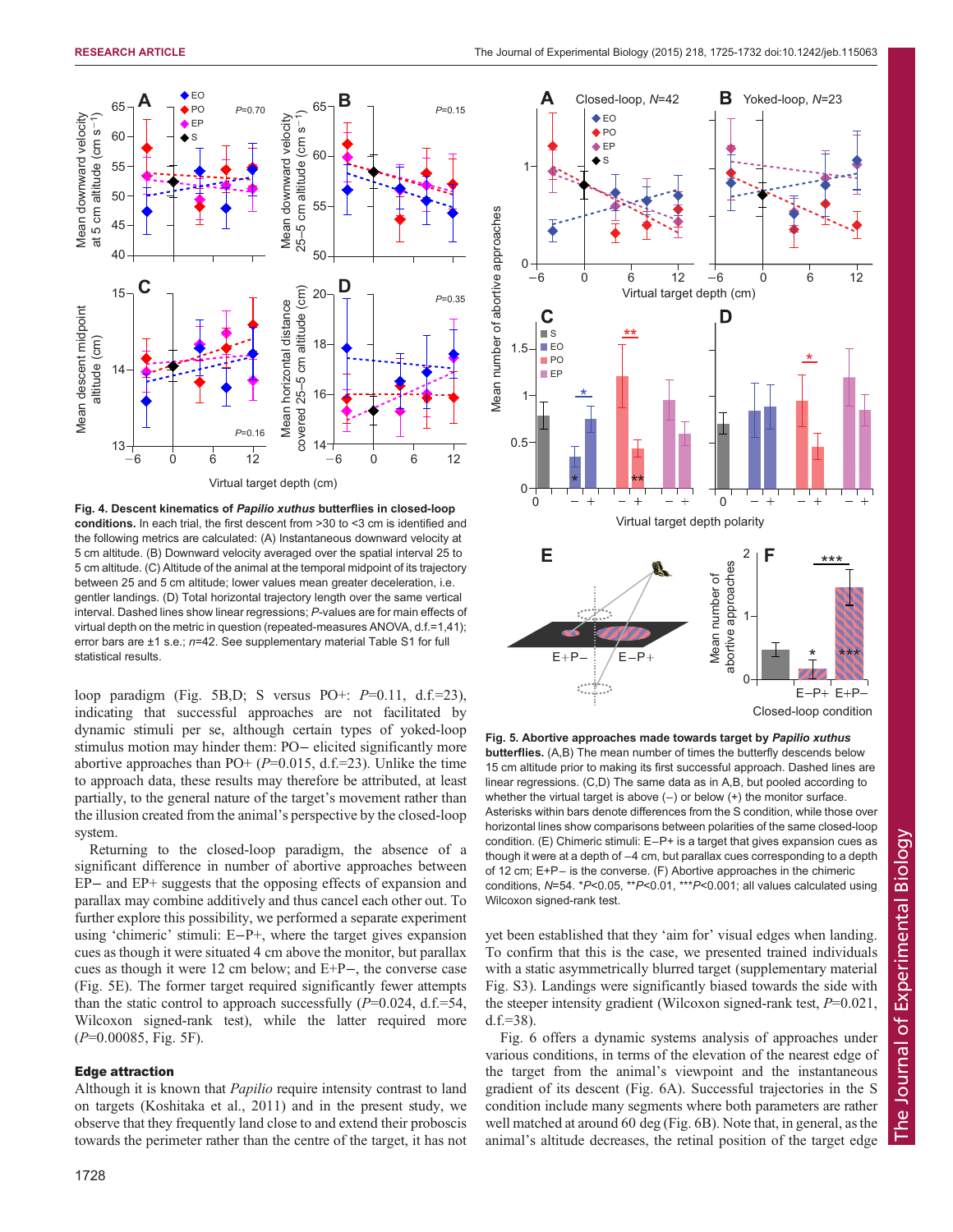<span id="page-4-0"></span>will tend to become increasingly unstable, corresponding to a leftward drift on the diagram. Fig. 6D shows a similar analysis of abortive approaches reaching a minimum altitude between 5 and 10 cm. Here, the bimodal distribution of trajectory segments reveals two qualitatively different failure modes, of which one example of each type is shown in Fig. 6C: undershooting, i.e. descending too steeply (cyan) and overshooting, i.e. failing to descend sufficiently steeply (blue). In Fig. 6E,F we consider two closed-loop conditions where few abortive approaches were observed ([Fig. 5\)](#page-3-0): EO(−4) and  $PO(+12)$ . In both cases, the distributions are shifted rightward; the nature of these closed-loop manipulations means that the target edge will tend to remain in a ventral position rather than drifting towards the horizon as the animal descends.

A serious issue with this analysis is that we presented the stimuli on an LCD monitor, so contrast was attenuated (and colours distorted) at shallow viewing angles. To quantify this effect, we measured the contrast between the target and background from various angles, and found that it was relatively constant up to at least 40 deg, but then drops off rapidly ([supplementary material Fig. S4\)](http://jeb.biologists.org/lookup/suppl/doi:10.1242/jeb.115063/-/DC1). Thus, an elevation of ∼45 deg may represent a 'point of no return' where the target becomes invisible and the approach cannot be recovered. This is reflected in the leftward directionality of almost all the arrows towards the extreme left of Fig. 6B,D.

# **DISCUSSION**

Using a virtual reality system, we presented stimuli to free-flying Papilio that mimicked a ( previously rewarded) target situated at some vertical displacement above or below the arena floor. The butterflies were slower to initiate approaches to targets the deeper they appeared to be, and this effect appears to be elicited primarily by parallax cues. We interpret this to mean that objects that move quickly across the retina (and thus are presumably close) are more attractive. The animal can perform this computation rather quickly; for targets of apparent depth −4 cm in the PO condition, the first quartile of time to approach is just 1.02 s from stimulus onset, which includes the time taken to descend to 15 cm altitude.

It is important to stress that this effect cannot be trivially explained by target size, as it occurs even when this parameter is (unrealistically) held constant, in the PO condition. Furthermore, if the butterfly were simply attracted to targets based on their proximity in the horizontal plane (either because closer targets subtend larger visual angles, or because the steeper viewing angle to the monitor maximises contrast) we would expect to see the opposite pattern (see [Fig. 1](#page-1-0)B,C).

Contrary to our expectations, we find no clear evidence that the insects approach apparently shallower targets more slowly, with sharper deceleration, or at shallower angles; though of course, we cannot exclude the possibility that subtle effects on these kinematic metrics exist (see particularly [Fig. 4B](#page-3-0),C). However, we do find that the frequency of abortive approaches depends on the apparent depth of the target, and interestingly, the polarity of this effect is opposite for expansion and parallax cues. This effect is demonstrated particularly clearly using 'chimeric' stimuli, which give expansion and parallax cues corresponding to two different depths. The observed facilitation of successful approaches can be understood as the effect of the closed-loop system helping the animal to stabilise the edge of the target in a ventral retinal position.

## Abortive approaches

On the one hand, it is rather remarkable that significantly fewer abortive descents are observed in the EO− and PO+ closed-loop conditions than the S control ([Fig. 5](#page-3-0)C); why would a stationary



Elevation of nearest edge (deg)

Fig. 6. Edge targeting of Papilio xuthus butterflies. (A) Approaches are analysed in terms of the vertical visual angle (i.e. elevation) of the nearest edge of the target, and the instantaneous gradient of the animal's descent; an angle of 90 deg corresponds to directly downwards. Trajectories are sampled at 1 cm altitude intervals from 25 to 5 cm. (B) Successful approaches (i.e. reaching an altitude <3 cm) in the S condition. Heat maps denote the relative frequency of trajectory segments falling into each bin. Arrows indicate the mean next trajectory segment, scaled by the square root of the number of segments in that bin; thus, long arrows correspond to large, repeatedly observed transitions. No arrow is displayed for bins containing fewer than five segments. Two sample trajectories are shown in blue and cyan in each plot, with the circle denoting the start (i.e. 25 cm altitude). The white dashed line indicates where the two parameters are equal. All points above this line correspond to undershooting trajectories if extrapolated, but those below it do not necessarily lead to overshoot; consider a spiral staircase-shaped descent and/or the possibility of landing on the far side of the target. Note that n-values refer to approaches, not individuals. (C) 3D plot of two sample abortive approaches in S. Points are plotted at 1 cm altitude intervals, with lines showing 2D projections to the back walls and floor. The target is indicated in grey; axis measurements in cm. (D) Abortive approaches in S reaching a minimum altitude between 5 and 10 cm, before any successful approaches have occurred. As these descents terminate before reaching 5 cm, they are composed of fewer segments. The sample trajectories shown in C are marked. (E) Successful approaches in EO with an apparent depth of −4 cm. (F) Successful approaches in PO with apparent depth 12 cm.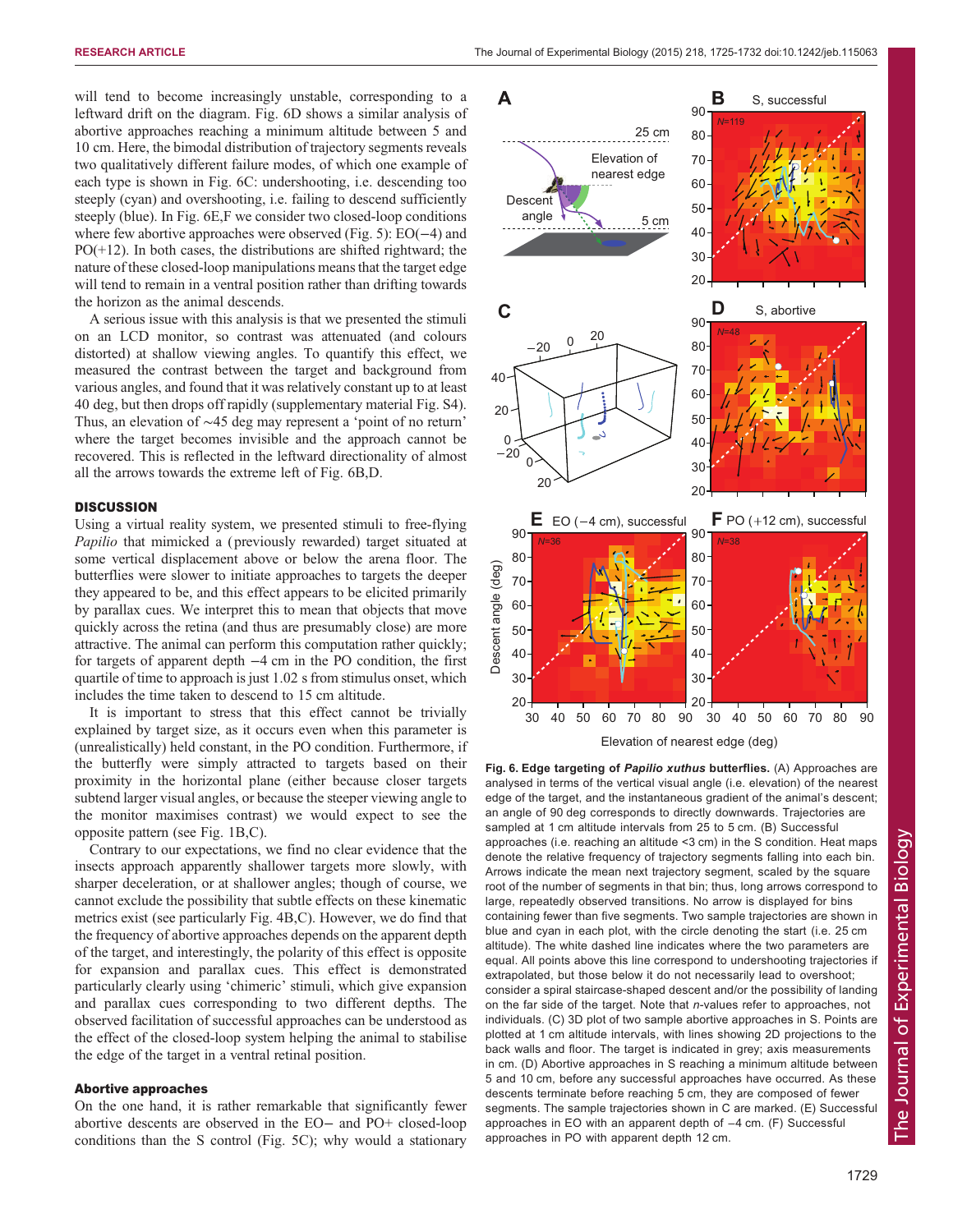target with which the animal has had at least 5 sessions' experience be 'harder' to land on than a jittery, unfamiliar, dynamic one? However, when one considers the nature of these closed-loop manipulations, perhaps this result is not so surprising. In EO−, the target expands as the butterfly approaches; and in PO+, it moves to track the animal's flight. In both cases, the animal cannot miss; as long as it descends towards some point on the monitor, the target will come to it (albeit briefly in the case of EO−, as it disappears when the butterfly reaches 4 cm altitude). Viewed in these terms, it is somewhat impressive that the animal is able to approach the target at all in the PO− and especially E+P− conditions, as these represent the opposite case where the butterfly repels rather than attracts the target. Furthermore, the static target is more challenging to land on than an equivalent physical object, as the nature of the experimental apparatus means that its visibility will be attenuated if it is approached from shallow angles ([supplementary material Fig. S4\)](http://jeb.biologists.org/lookup/suppl/doi:10.1242/jeb.115063/-/DC1).

At the very least, these findings strongly imply that target approach is not the result of an open-loop, feed-forward motor program, but rather that the insect tracks the target in a continuous fashion. Prior to initiating an approach, when the animal's altitude is >30 cm, it experiences little difference between any of the closedloop conditions, so approaches are presumably aborted as a result of sensory input received once the manoeuvre is under way. This issue could be investigated more directly by having the target abruptly vanish at a certain point during the approach (for an analogous experiment on walking flies, see [Strauss and Pichler, 1998](#page-7-0)).

## Edge fixation

We have based our analyses of the butterfly's flight control on the retinal position of the nearest edge of the target ([Fig. 6](#page-4-0)). There are three reasons why we consider this to be a more salient feature than its centre. The first argument is logical: if one has the goal of contacting an object, then its edge – not its centre – defines the boundary between success and failure. Second, we found that when given a choice between sharp and gradual contrasts, butterflies display a clear bias towards landing on the former ([supplementary](http://jeb.biologists.org/lookup/suppl/doi:10.1242/jeb.115063/-/DC1) [material Fig. S3](http://jeb.biologists.org/lookup/suppl/doi:10.1242/jeb.115063/-/DC1)). The third line of evidence comes from the EO condition; as the position of the target is fixed in these trials, we would expect to see no difference in behaviour across apparent depths if the animal were targeting its centre. On the contrary, the frequency of abortive approaches is significantly higher in EO+ than EO− ([Fig. 5C](#page-3-0)), which we attribute to the edge receding away from the animal during its descent. Note that the abortive approaches in EO+ cannot be explained simply by the target becoming too small to be clearly visible, as it still expands on the retina during the descent, albeit at a slower rate than a real object on the monitor surface would.

# Descent velocity control

An obvious question is why *Papilio* do not use the apparent distance to the target to control their approach speed. One possible answer is that during training they have learnt the dimensions of the cage and thus 'know' how far they are from contact with the surface at all times. However, this account is difficult to reconcile with their increased attraction to apparently closer targets. We think a more plausible explanation is that the butterflies are physically robust enough that they simply have no need to land softly, at least over the range of flight velocities observed in this small arena. This may be a rather common feature of insect flight; when fruit flies land on a vertical post, over a third of landings are 'crashes' where the head or wing contacts the surface before the legs ([van Breugel and Dickinson, 2012](#page-7-0)). This question could be clarified by investigating behaviours such as leg and proboscis extension, which are performed in anticipation of imminent contact. Unfortunately, our present camera set-up lacks the necessary resolution for such an analysis.

Given this apparent disregard for the perceived distance of the target, together with the evidence for closed-loop edge tracking discussed above, it seems unlikely that Papilio truly plan their trajectories in three-dimensional space. Rather, our results are more consistent with them simply adjusting the steepness of their descent in order to stabilise the position of the target on the retina. The tendency of flying insects to fixate and land upon visual edges is well documented (e.g. [van Breugel and Dickinson, 2012; Maimon et al.,](#page-7-0) [2008\)](#page-7-0). However, most studies of this kind have been concerned with the problem of stabilising vertical contrasts in the yaw dimension (but see [Lehrer and Srinivasan, 1993](#page-7-0)). Our study provides evidence that a similar targeting process occurs towards edges on ventrally positioned horizontal surfaces. Like male blowflies pursuing potential mates by holding their retinal position and size constant [\(Boeddeker et al., 2003\)](#page-7-0) or human baseball players catching fly balls by moving to keep their retinal trajectory linear [\(McBeath et al.,](#page-7-0) [1995\)](#page-7-0), this may represent a computational short-cut to reduce a complex but underconstrained three-dimensional problem to a simpler one in two-dimensional visual space.

# Expansion versus parallax cues

If we consider only the EO condition (where parallax is not manipulated), there is no significant relationship between the attractiveness of the target and its apparent depth. However, it would be hasty to conclude that object expansion is not used to estimate distance; we quantify attractiveness by measuring the time taken to initiate an approach, but by definition, little expansion can be observed by the animal until it starts approaching the target. Having said this, it is reasonable to suppose that in general, expansion is a less-reliable cue than parallax in terms of signal-to-noise ratio. This is because the magnitude of the optic flow generated by an object at a certain distance is proportional to the sine of the angle between the object and the direction of translation, and probably explains why peering locusts and mantids sweep their heads laterally rather than back and forth.

# The importance of distance perception for foraging

At first blush, foraging for flowers or other static, highly visible food sources seems to be a somewhat trivial task: as soon as a target is detected, approach it. Having acute vision to extend the range at which targets can be detected is presumably advantageous, but introduces a complication: some means of favouring closer targets is required if foraging efficiency is to be maintained. While retinal size could be used as a proxy for proximity, this may be unreliable as a result of the effects of orientation and partial occlusion. Worse still, such a system could be fooled by large distant objects that shared the same visual properties (e.g. colour, polarisation, brightness, etc.) as target flowers. However, as long as the targets are approximately stationary, motion cues provide a way to unambiguously estimate their distance. Despite finding themselves in a restricted, artificial situation where the target can never be more than a metre away, the butterflies in this study do appear to be performing a computation of this kind, suggesting that it represents a fundamental foraging strategy. It should be stressed, however, that without performing experiments using physical targets at various distances, it remains somewhat unclear how well our behavioural metrics such as time to approach correspond to real-world distance perception, or indeed whether Papilio can truly be said to possess such a capability.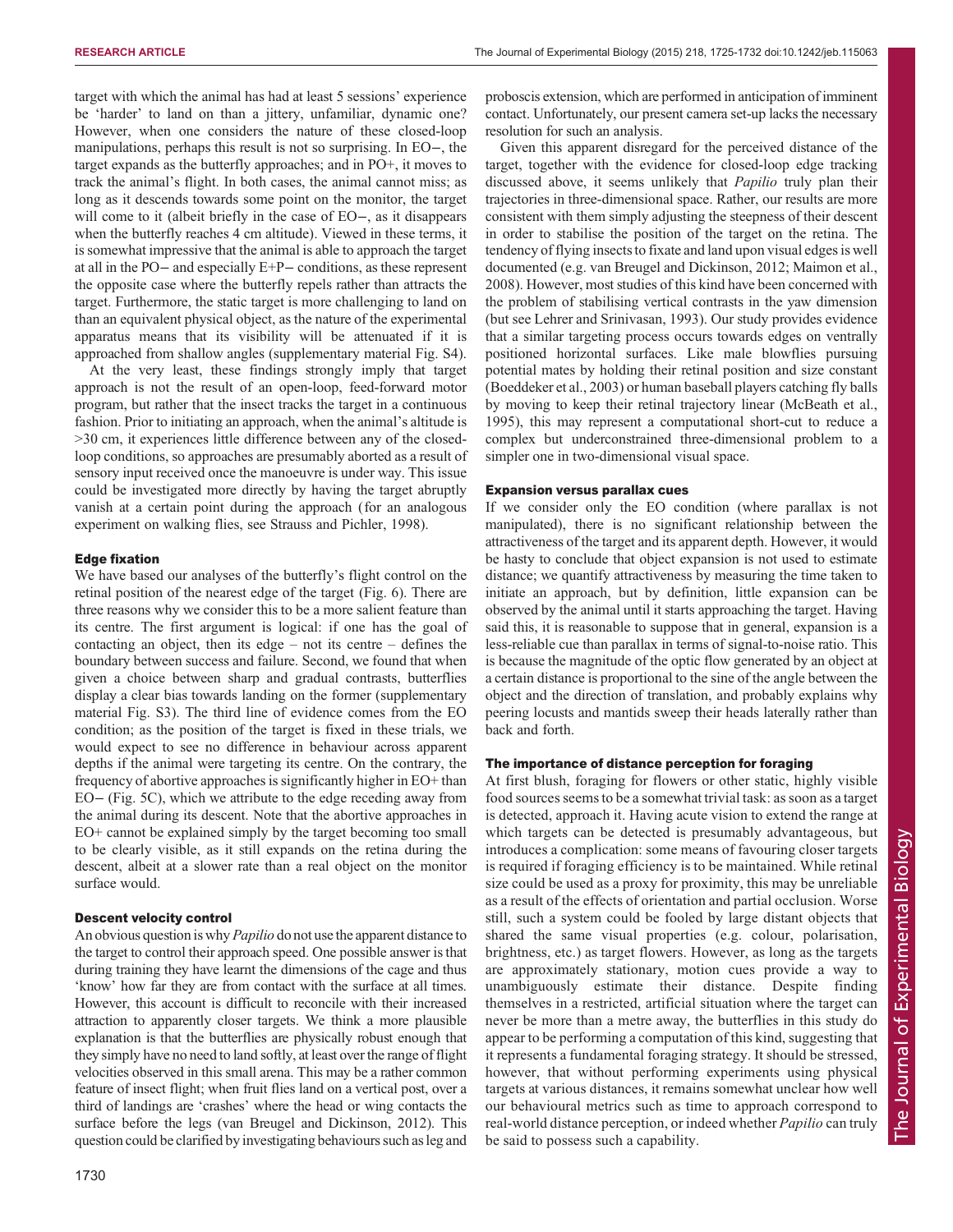From this and previous behavioural studies on Papilio xuthus, a detailed picture is emerging of the sensorimotor processes involved in foraging. First, the butterfly must acquire a target, which it presumably does based on spectral (and possibly polarisation) information; Papilio can discriminate colours of small targets observed at distances where they would be imaged by a single ommatidium [\(Takeuchi et al., 2006\)](#page-7-0). Then, it gauges the distance using motion cues, and based on this information, decides whether to approach. Finally, once the target is close, it aims to land on an edge, requiring a contrast in intensity [\(Koshitaka et al., 2011](#page-7-0)). Far from being trivial, foraging flight in fact relies on the delicate interplay of a number of visual modalities and visuomotor control schemes.

# MATERIALS AND METHODS

# Animals

Laboratory-reared spring-form adult Japanese yellow swallowtail butterflies (Papilio xuthus Linnaeus) were used for all experiments. The laboratory culture was derived from eggs laid by females caught in Kanagawa, Japan. Larvaewere fed fresh citrus leaves under a 10 h:14 h light:dark cycle. Pupae were stored at 4°C for at least 3 months before being allowed to emerge at room temperature. Between training or test sessions, animals were kept in polystyrene boxes at room temperature, with no more than three individuals to a box, all of the same sex. They were not fed other than during training or testing.

## Experimental set-up

The experimental arena was a cuboid cage measuring  $70 \times 50 \times 50$  cm (length, width, height), consisting of a frame of aluminium tubes covered with plastic netting with 9 mm square holes ([Fig. 1](#page-1-0)A). It was lit with six overhead xenon lamps, and care was taken to light the arena evenly at approximately 4000 lx at floor level. A 24″ (61 cm) LCD monitor (Benq XL2420T) was placed flat on the arena floor, with a transparent acrylic sheet put directly on its surface to protect it. We define the centre of the monitor surface as the origin of our co-ordinate system, meaning that the ceiling's height was approximately 44.5 cm. The animals were tracked using two orthogonally oriented cameras (AVT Prosilica GE680, monochrome), which were synchronised by triggering them programmatically using a USB interface board (PhidgetInterfaceKit 8/8/8). The cameras each recorded 60 frames s−<sup>1</sup> with a 2.0 ms exposure at a resolution of 640×480 pixels (cropped to  $500\times480$  for the camera oriented along the x-axis).

# Procedure

During training, a 100% brightness blue circle of diameter 5 cm was displayed in the centre of the monitor, with several drops of 6% sucrose solution placed on the acrylic sheet over it. One box of butterflies at a time were released into the arena and allowed to feed *ad libitum*. Any individuals not spontaneously feeding were caught and had their proboscis manually extended onto the sucrose drops. This procedure was repeated for 5 days, starting 24–48 h post-emergence.

For testing, a single animal was released at a time. As before, it was allowed to feed from the target, but would be quickly shooed away in order to prevent satiety and thus maintain high foraging motivation. After three successful landings, the monitor was blanked, the sucrose solution wiped off, and the testing phase begun. Any animal failing to land would not be tested, but rather given a further training session with manual feeding. If failure continued for five attempted test sessions, the animal was discarded.

In the main experiment, each testing session consisted of fourteen 30 s trials presented in a random order: three closed-loop conditions (EO, PO and EP) at four apparent depths each [−4 (i.e. above the monitor), 4, 8 and 12 cm], plus two control (S) tests. If on any particular trial the animal failed to descend below 5 cm altitude, that trial was repeated. If this happened more than five timesin the whole session, or if the animal stopped flying, the test was abandoned and a further training session given. A similar procedure was followed for the chimeric experiment, but with just five trials per session (S, E−P+, E+P−, and two other chimeric conditions not discussed in this paper).

## Flight tracking

The cameras were calibrated by placing vertical posts in each corner of the monitor, giving eight points (top and bottom, ×4) in monitor-centric 3D space from which the projection matrices of the cameras could be fitted using a least-squares method.

The closed-loop system was controlled by a custom-written Java program. Immediately prior to the start of each trial, each camera captured 15 frames from which the pixel-wise median was taken to effectively erase the flying animal and obtain a background image of the empty arena. Once the trial was under way, each incoming frame was subtracted from the background to identify the dark region corresponding to the butterfly. This difference image was thresholded, dilated and the largest connected region found. The centroid of this was taken as the animal's position in the image plane; note that this could be ∼2 cm from the head in the worst case. Together with the projection matrix, this defined a ray in 3D space along which the animal must have lain. The point at which the rays of the two cameras come closest to intersecting was calculated; if they did not pass within 2.5 cm of each other, a tracking error was deemed to have occurred and the animal's position was unknown, otherwise the 3D position was recorded and made available to the stimulus presentation process.

## Stimulus display

The monitor was set to a resolution of 1024×768 pixels and a refresh rate of 60 Hz, to match the frequency of image acquisition. This is lower than the flicker fusion frequencies of Papilio xuthus photoreceptors, which are around 100 Hz [\(Nakagawa and Eguchi, 1994](#page-7-0)). However, filming the monitor at 1000 frames s<sup>-1</sup> revealed negligible flicker.

Every refresh cycle, the display was updated based on the last logged 3D position  $(x,y,z)$  of the butterfly. In all closed-loop conditions, the 'true' 3D position of the centre of the virtual target was (0,0,−d), where d was the apparent depth [\(Fig. 1](#page-1-0)B,C).

In expansion conditions, the 'true' radius  $r_0$  of the hypothetical object was adjusted such that it would appear identical to the training image from an altitude of 30 cm:

$$
r_0 = 2.5 \times \frac{30 + d}{30}.\tag{1}
$$

Its on-screen radius as a function of the butterfly's altitude z was then:

$$
r(z) = r_0 \times \frac{z}{z+d}.\tag{2}
$$

In parallax conditions, the on-screen centre of the target  $(p_x, p_y)$  was:

$$
(p_x, p_y) = (x, y) \times \frac{d}{d+z}.
$$
 (3)

If the virtual target was above the monitor  $(d<0)$ , then its appearance was undefined when the animal was below its altitude  $(z < -d)$ , so no target was displayed. For this reason, virtual targets >4 cm above the monitor were not used, because the target would disappear long before the animal reached the surface, making comparisons between conditions difficult. In the case of chimeric stimuli ([Fig. 5](#page-3-0)E), one value of  $d$  was used for Eqns 1 and 2, and a different one for Eqn 3.

In the yoked-loop paradigm, everything was done identically, except that instead of using the last logged 3D position of the animal, the corresponding time-point of a previously recorded closed-loop trajectory was used as the basis for generating the stimulus. Each yoked-loop animal was paired with a different closed-loop counterpart in a one-toone fashion.

To quantify the latency of the closed-loop system, an LED was placed in the arena and one of the cameras was repositioned such that it imaged the monitor surface. The program was modified to display an indication on the monitor as soon the value of a pixel corresponding to the LED exceeded a threshold. Whilst the system was tracking a butterfly, the LED was lit. In the resulting recording, the delay between the LED being activated and the pattern appearing on the monitor was rather repeatably found to be three frames, corresponding to a latency of approximately 50 ms.